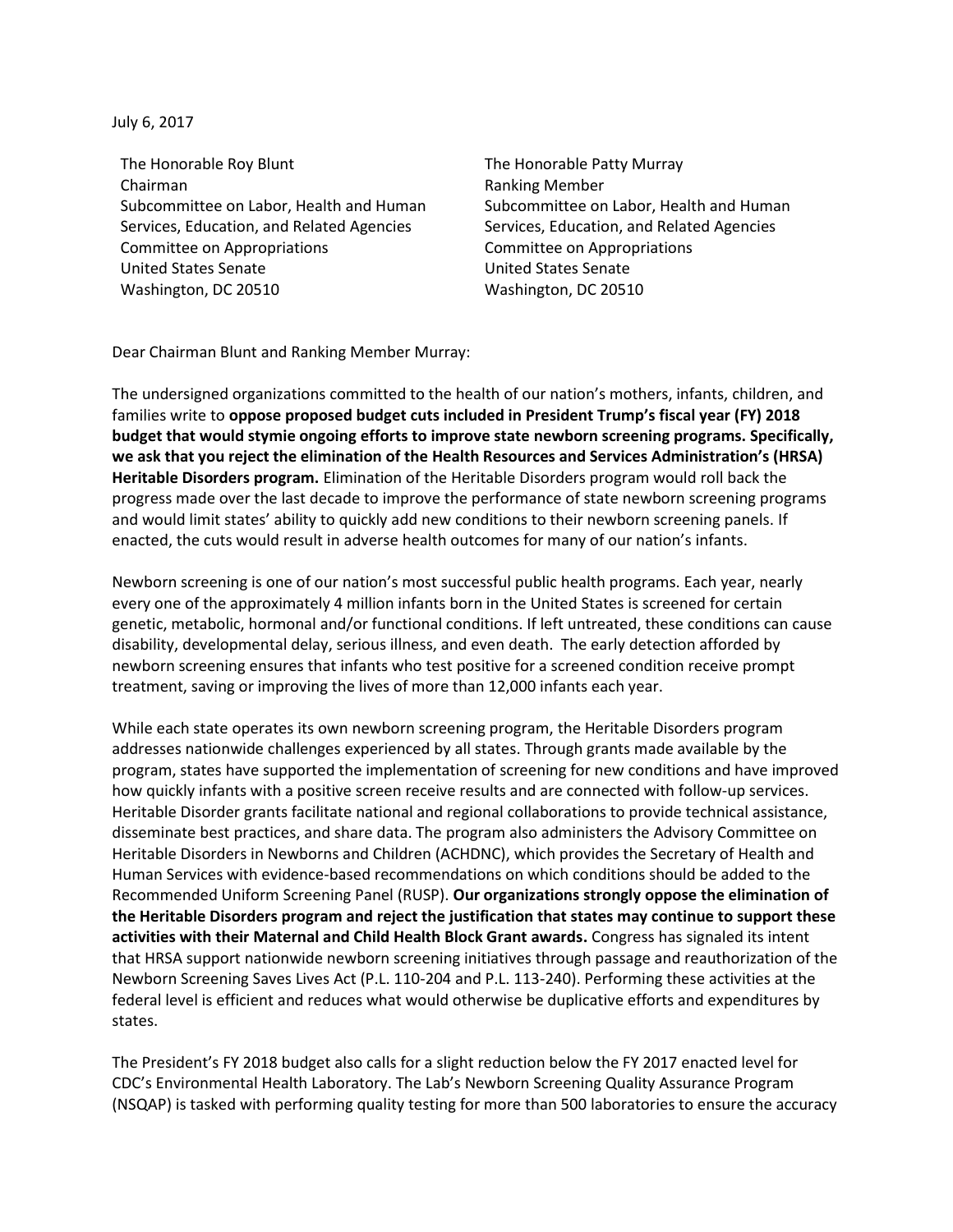of newborn screening tests in the United States and around the world. Further, the CDC helps states implement new screening and works with partners to develop new screening tests for specific disorders. **Our organizations urge you to reject any cuts to NSQAP that would restrict the program's ability to provide its one-of-a-kind service to state newborn screening programs.**

CDC and HRSA activities have significantly improved the quality of newborn screening programs throughout the country. In 2007, prior to the passage of legislation authorizing federal newborn screening activities, only 10 states and the District of Columbia required infants to be screened for all 29 disorders that were recommended at that time. Today, 46 states, the District of Columbia, and Puerto Rico require screening for at least 29 of the 34 core conditions on the RUSP. The current uniformity across states is due in large part to efforts funded by the Heritable Disorders program and NSQAP. With three new conditions added to the RUSP in the past two years and more under consideration, it is vitally important to maintain robust funding to support state efforts to add the new conditions to their newborn screening panels in a timely manner. **Our organizations ask that you provide the highest possible funding for the Heritable Disorders program and NSQAP during the FY 2018 appropriations cycle.**

We thank you for your attention to our request and look forward to working with you to ensure that the United States identifies and treats each of the one in 300 infants who has a condition that can be detected through newborn screening. If you have questions, please contact Rebecca Abbott, Deputy Director of Federal Affairs at the March of Dimes, a[t rabbott@marchofdimes.org](mailto:rabbott@marchofdimes.org) or 202.292.2750.

## Sincerely,

Academy of Nutrition and Dietetics American Academy of Allergy, Asthma & Immunology American Academy of Pediatrics American Association for Clinical Chemistry American Association on Health and Disability American College of Medical Genetics and Genomics American Congress of Obstetricians and Gynecologists American Public Health Association American Society of Hematology Association of Maternal & Child Health Programs Association of Public Health Laboratories Association of Women's Health, Obstetric & Neonatal Nurses Colorado School Medicaid Consortium (The Consortium) Cure SMA Cystic Fibrosis Foundation EveryLife Foundation for Rare Diseases First Focus Campaign for Children Genetic Alliance Immune Deficiency Foundation Lakeshore Foundation Little Miss Hannah Foundation March of Dimes MLD Foundation Muscular Dystrophy Association National Association of County & City Health Officials